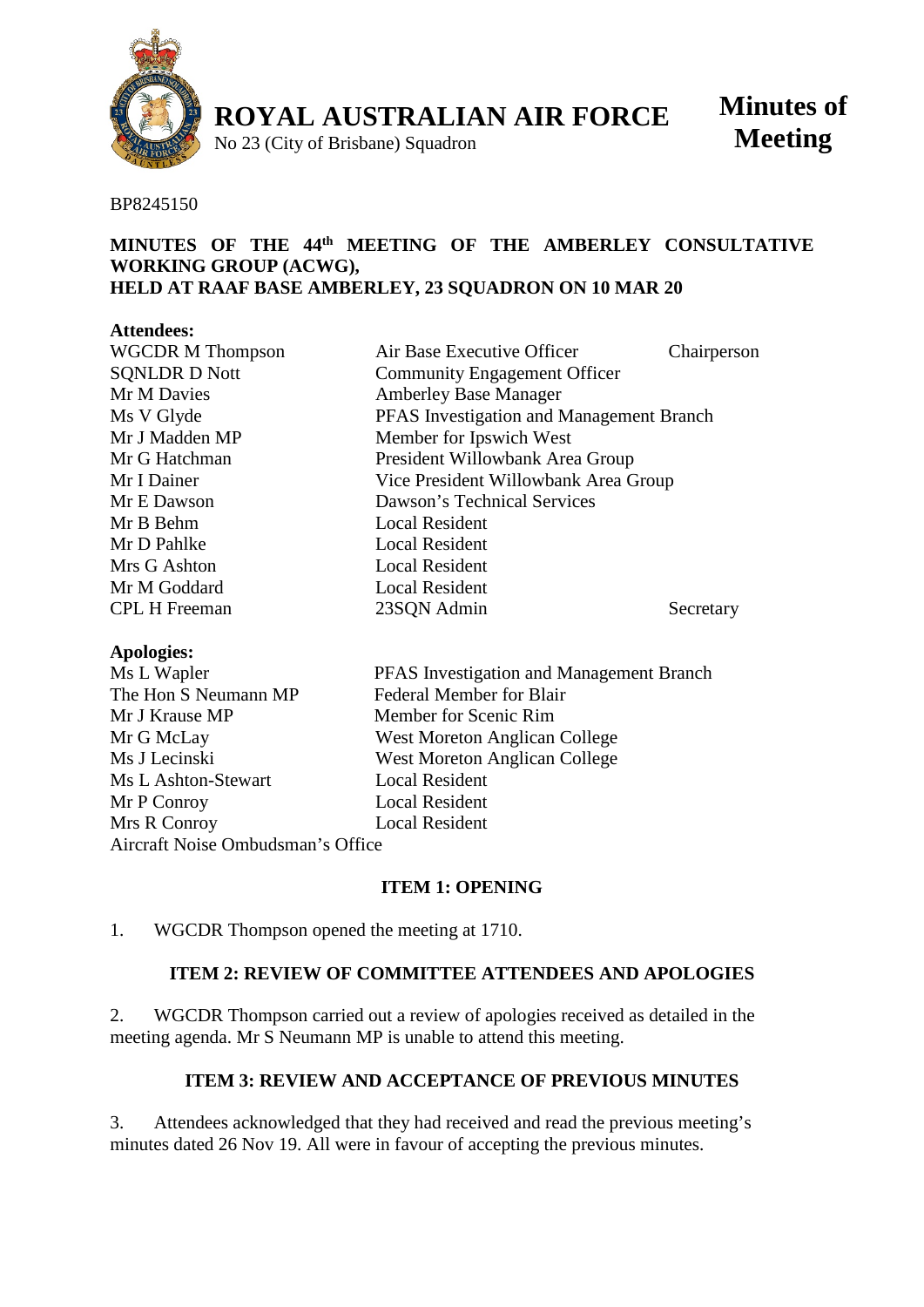## **ITEM 4: PFAS INVESTIGATION PROJECT UPDATE**

4. Ms Glyde offered apologies on behalf of Ms Wapler, who was unable to attend the meeting, and issued the following updates on behalf of the Amberley PFAS Investigation Project:

5. The project team completed sampling of garden soil and edible biota, being home grown fruit and vegetables, in the additional investigation area in Leichhardt, the Golf Links Estate. The sampling was completed in the first week of February, and laboratory results have been received and are undergoing analysis to produce the report. The report will be released at the next community information session. A good sample size and variety of produce was received during the sampling, and the residents were very cooperative.

6. The project team are currently working on the PFAS Management Area Plan (PMAP), including an ongoing monitoring plan, in which they will outline the confirmed risks and migration pathways, and the subsequent recommendations to Defence to address that migration. The report will also outline the plan for ongoing monitoring of PFAS levels. The PMAP has been reviewed by Defence, the Technical Advisor, the QLD Government PFAS Technical Working Group, and Amberley reps. The PMAP will be finalised and released at the next community information session, along with the Ecological Risk Assessment report which is currently under final review.

7. The project team undertook the second seasonal monitoring sampling event in December 2019. The sampling is conducted every six months to analyse seasonal trends and monitor PFAS levels. The results from this sampling event have been received and the report is being drafted for review.

8. The next community information session date was anticipated to occur in May/June however due to State and Federal restrictions on public gatherings as a result of COVID 19, Defence is currently looking at alternatives to face to face meetings should the directives remain in place.

9. The project team has also completed the task of cleaning a private property rainwater tank due to PFAS being detected in that tank. The task including cleaning of the roof and gutters, as there were concerns about contaminated dust from the base settling on the roof and being washed in to the water tank. The tank was cleaned and re-filled with clean potable water, and as a precaution the tank water will be sampled quarterly for the next year. Results from this sampling will not be shared publicly by Defence in a published report as the work is related to a unique sampling requirement for a single private property, and as such, the findings do not impact reporting that is already completed for the investigation.

10. The project team is working with Ipswich City Council to install permanent precautionary fishing advice signage to replace the ten signs that have been reported by Council as damaged or stolen. Defence will provide the signs, the Council will conduct the installation.

11. At the previous meeting, Mr Behm raised concerns about potential contamination of the lake near the Swanbank power station and whether the project team were aware of this issue. Ms Glyde confirmed this part of the Bremer River, Swanbank Lake and Berry's Lagoon is within the Amberley PFAS Investigation Area and was included in the Detailed Site Investigation (DSI) sampling in 2018. There have been discussions with the power station, who confirmed that they had been drawing water from that weir, using it in the power station, and then depositing it elsewhere in a different catchment outside of the Amberley PFAS Investigation Area. The QLD Government Department of Environment and Science (DES)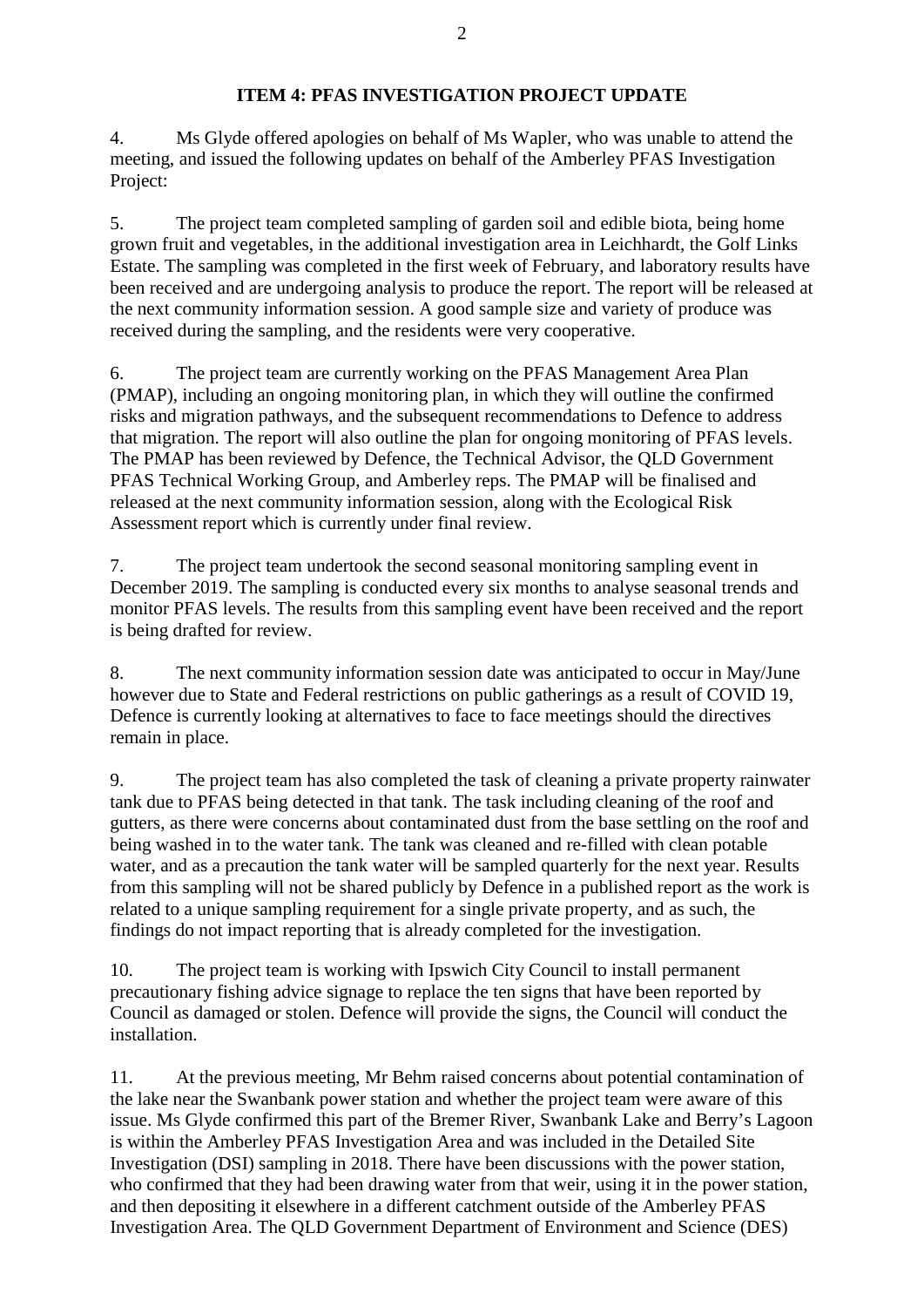then conducted a detailed site investigation, with support from Defence, in that catchment including Bundamba Creek and Oaky Creek. The results of the DES investigation have been published on their website. DES have put up precautionary fishing advice signage in that catchment. Mr Pahlke requested to know the outcome of this investigation. Ms Glyde advised all results are published on the Qld Government website and she will provide the link in the minutes for this meeting.

Queensland Government Department of Environment and Science investigation results: [https://www.qld.gov.au/environment/pollution/management/disasters/investigation](https://www.qld.gov.au/environment/pollution/management/disasters/investigation-pfas/sites/ipswich)[pfas/sites/ipswich](https://www.qld.gov.au/environment/pollution/management/disasters/investigation-pfas/sites/ipswich)

12. It was noted that the Warrill Creek and Bremer River are subject to flooding and there is a likelihood that the PFAS is transferred further by this. Ms Glyde confirmed that flood modelling was taken into account in the Detailed Site Investigation, and flood plains were sampled for this reason. Those results are in the Detailed Site Report published in 2018.

13. Mr Pahlke wanted to know if the foam with PFAS was used after the 2011 floods, and referenced a Courier Mail news article titled "Deal on Toxic Foam", which states that Defence are still using toxic chemicals in the fire fighting foam. Ms Glyde clarified a key difference between historical uses of fire fighting foam, and current practices. The Amberley PFAS Investigation is dealing with legacy contamination from a time before it was known to be an environmental contaminant. The source areas that the Investigation is dealing with on the base are where the foam was repeatedly used for fire fighting training exercises in grassed areas. This is what has resulted in some areas of heavy PFAS contamination in the soil. Ms Glyde advised that in 2004 Defence switched to a different chemical and any foam use now is strictly contained and there will never again be an instance where it is used on open ground except for in a real and absolute emergency in order to save lives. After such an emergency the clean-up would be treated as a contamination spill, adhering to strict environmental regulations and guidelines. Current fire training practices use a different product, a PFAS free foam and again, it is strictly contained. Mr Pahlke wanted to know if the Courier Mail's statement was an incorrect fact. Ms Glyde advised it was not technically untrue, as the new chemicals used in the fire-fighting foam do still have trace elements of PFOS, however the article does not provide the context and background that was just explained to this forum. WGCDR Thompson advised that after use, the foam is pumped into trucks and transported to Melbourne for destruction, and reiterated there is a contamination clean-up process that takes place after it is used. The only time the foam is freely used and not contained is when it is used during a real emergency.

14. Mr Pahlke requested an update on the request for free blood testing for residents in the PFAS contamination area. Mr Madden advised on behalf of Mr Neumann that the request was put forward to the Health Minister, however was denied due to Amberley having less evidence of PFAS contamination compared to other locations, and due to having little diagnostic value. Mr Neumann said he would continue to advocate for free blood testing for residents living in the PFAS affected areas.

15. Ms Ashton stated that there are a few families in the Amberley area who have been continually eating and drinking contaminated food and water for 30+ years, many points of reference for measuring levels have been missed, as well as the incalculable cost to health and mental health. For the free blood testing, she believes they should set a strict and very specific criteria to target the residents at the highest risk, and that only those families who meet that criteria should receive it. Ms Ashton was quoted \$900 for the testing for her family. Mr Pahlke agreed and reiterated the point of affected families having to absorb the cost of the testing, as well as the devaluation of their properties, when the contamination wasn't their doing.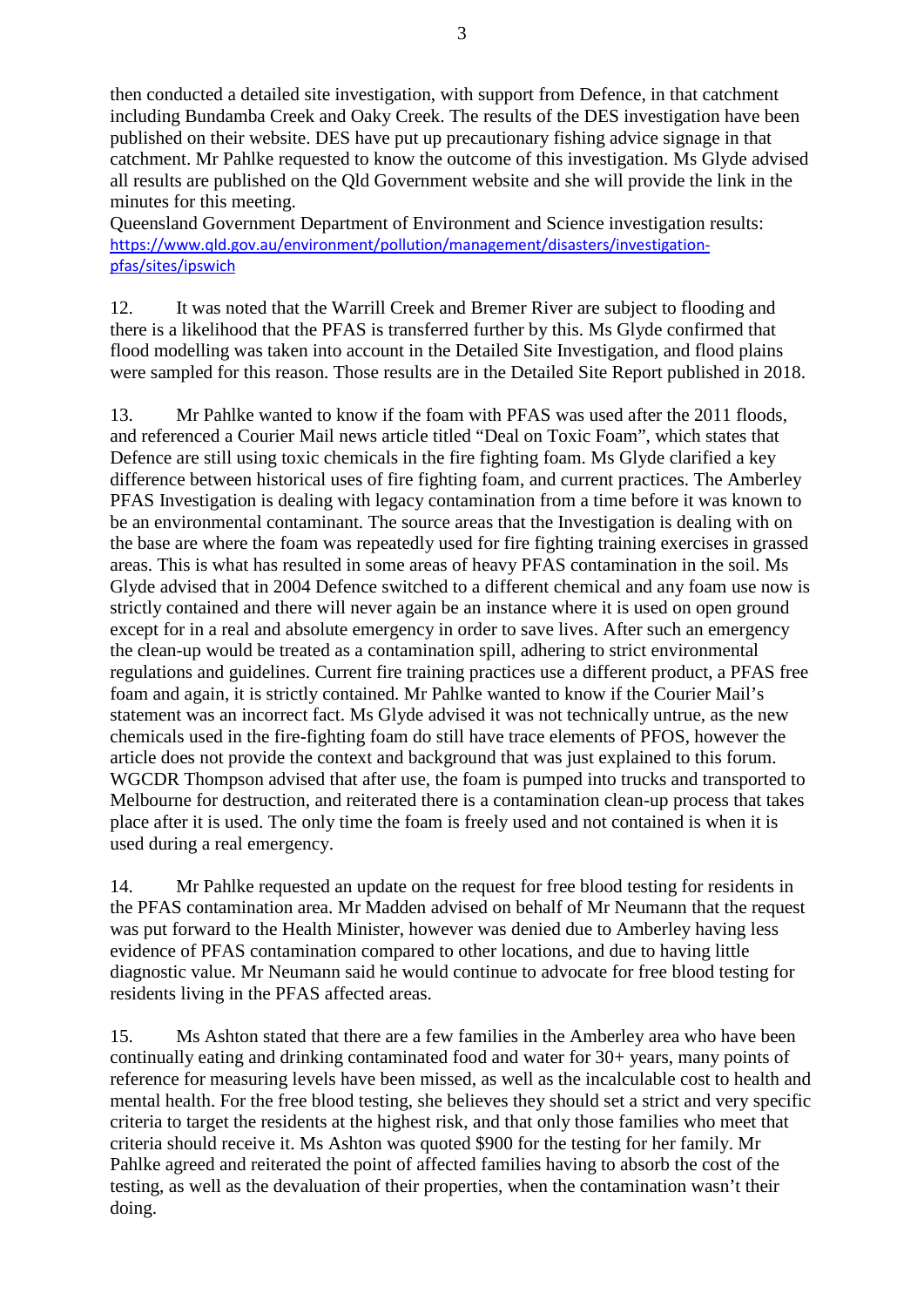16. Ms Glyde advised that the local Public Health unit are available to speak with any of the ACWG members about health related concerns. Contact details have been provided in minutes of previous meetings, and are provided again in the minutes of this meeting.

West Moreton Public Health Unit (WMPHU) Ph: 07 3818 4700 EH\_WestMoreton@health.qld.gov.au Please note there is an underscore after EH

# **ITEM 5: BUSINESS ARISING FROM PREVIOUS MINUTES**

17. WGCDR Thompson advised that a letter of condolence was sent to Ms Lola Hooper for the passing of Mr Don Hooper.

18. Reference paragraph 39 of previous minutes, Mr Davies advised that more signs have been ordered to notify people of the Defence boundary near Ms and Mr Conroy's property, they will be put up soon, if not done so already. Extra signs were also placed outside Mr Behm's fence line. Mr Behm advised that the signs are being ignored, trespassers are entering via Goddard Rd, across the creek, over the fence, up the fire trail, coming out the gate at 272.

**Action item:** Mr Davies will arrange for more signage.

19. Reference paragraph 42 of the previous minutes, Mr Davies advised that the base's immediate neighbours will be contacted regarding the controlled burn offs as part of the Base's remediation plans. Not many have been planned for this year. A letterbox drop is to be arranged a week beforehand.

20. Reference paragraph 43 of previous minutes, WGCDR Thompson advised that Base Notices pertaining to testing, blank firing, any exercise or activity involving QPS, etc, will be extended to the ACWG contact list. For any enquiries, the 24/7 base point of contact is the Air Base Command Post (or Duty Member after hours) on **07 5361 2888**.

21. Reference paragraph 50 of previous minutes, Mr Davies advised that the kangaroos located at the golf links area were moved on by Landcare, however they may have come back since then. Mr Behm said he believes the kangaroos were there for water, as they were drinking from the dam and it was during the drought. Mr Davis advised that they are in the process of working to alleviate the problem.

22. Reference paragraph 51 of previous minutes, Mr Hatchman advised that he had a meeting with the 23SQN Association two weeks ago, with the goal of designing and installing plaque for the establishment of Amberley, with the intent that this be unveiled on 07 Jun 20 to coincide with the 80<sup>th</sup> anniversary of the establishment of RAAF Amberley. A proposed location is at the old school building. Mr Davies advised that the old school area will be renovated and that the cadets will move to there. Mr Madden advised that yesterday they announced the QLD Veterans Memorial Grant of up to \$40k, which is a funding pool not fixed to war, for the building and restoring memorials. Mr Hatchman wants to recognise the base's Aboriginal and European Settler heritages.

**Action Item:** Mr Hatchman is to send the proposal to WGCDR Thompson and Mr Madden.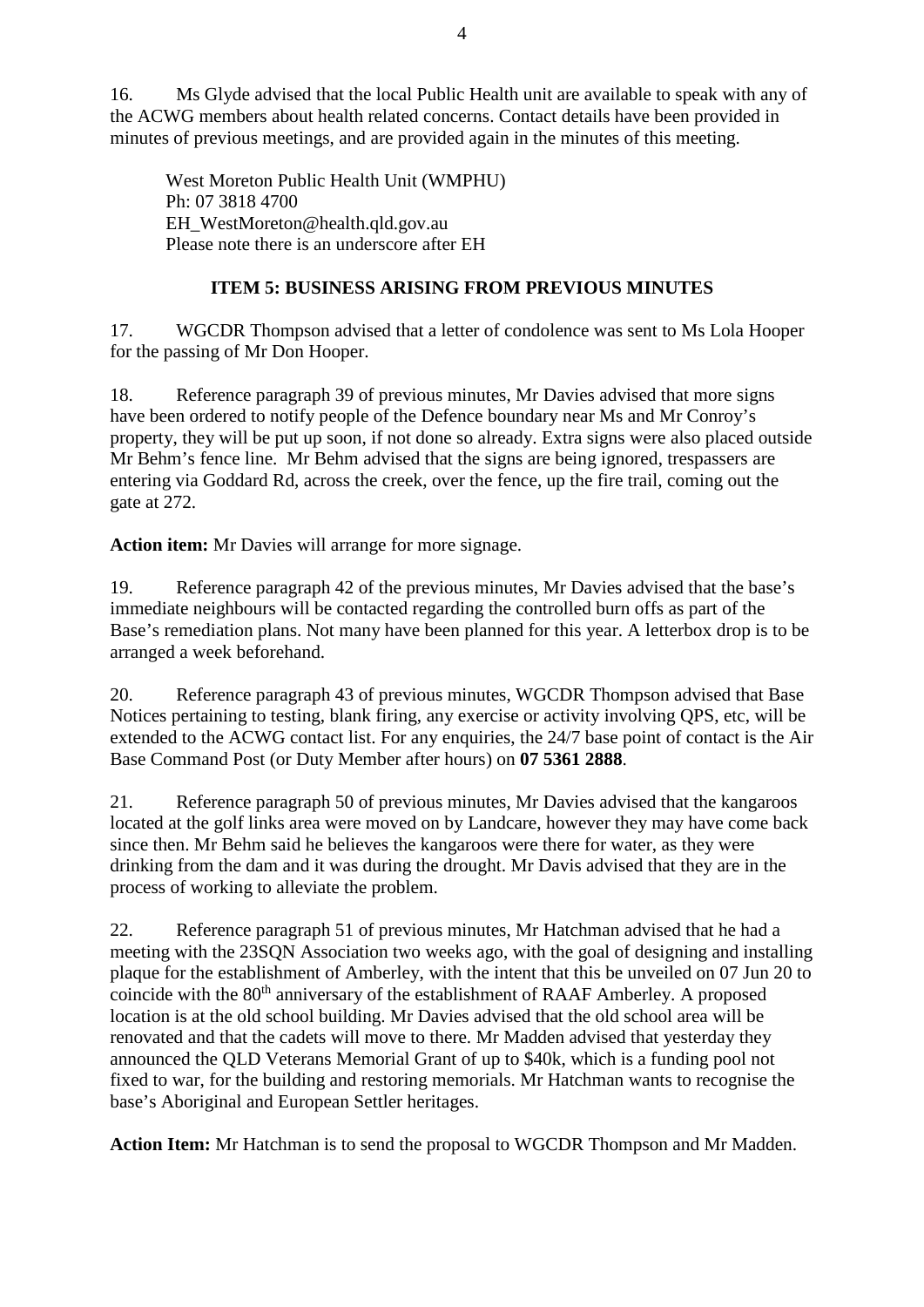# **ITEM 6: AMBERLEY BASE UPDATE**

23. WGCDR Thompson issued the following Base updates:

24. All the RAAF Bases will have a renaming ceremony to be duel-named, to recognise Aboriginal heritage. The local elders are being liaised with by the SADFO and ILO regarding the naming. This will happen in the next couple of months.

25. Amberley have been supporting the bushfire relief efforts, predominantly in NSW and VIC, as well as supporting evacuations from China to Darwin or Christmas Island to control the spreading of COVID-19.

26. Flying is back to normal, including night flying. Mo major activities are planned, except for departures and transits of aircraft supporting Ex Pitch Black in NT.

27. The position of SADFO has been changed to Base Commander and has been created as a specially designated position, the Base Commander is now GPCAPT Ian Kardy. Former SADFO, AIRCDRE Tyler, has gone back to her primary position as Commander Combat Support Group.

# **ITEM 7: NOISE COMPLAINTS**

28. WGCDR Thompson stated that between 21 Nov 19 to 3 Mar 20, there have been a total of 22 noise complaints. 12 of these were F/A-18s, six C-17As, one C-27, and three unknown. The locations ranged from Noosa to Goondiwindi. Mr Madden inquired if the aircraft tend to fly in the same areas, WGCDR Thomson responded that they have different training areas. The jets use the Northern and Southern runways, and the C-17s and C27s aircraft use these as well as the cross strip.

## **ITEM 8: AGENDA ITEMS**

29. Mr Behm requested a meeting be set with Mr Davies regarding the blocked drain on the perimeter track in the vicinity of Gate 16. The meeting is scheduled for 23 Mar 20.

30. Mr Davies advised that 16 Mar 20 there will be a consultant assessing the area, and will create a proposal for the treatment of the rag weeds. Mr Behm warned that there have been horses that have caused wire to be pulled out from the fence which may cause a safety hazard.

31. Ms Ashton thanked the base for the arrangement of the cattle grazing, and issued the following feedback for future grazing arrangements:

On the day, people were arriving in drips and drabs and parking everywhere, there seemed to be no clear organisation or direction, no escorts dedicated to each person arriving, they seemingly had free reign of the base. A mini-bus picking up the farmers would be been a far more efficient arrangement, and would have allowed for better security control.

32. The other issue was there seemed to be a few ineligible people that were accepted, nobody said that they had been asked for proof of eligibility. There could be concern for security, as well as the biohazard risk of bringing non-local cattle to the grazing paddocks. Another issue was the control was taken away from defence due to the ballet process, a tender process may have been more affective in keeping the control within Defence. She wants to know exactly how JLL underwent the screening process to assess the eligibility of the applicants.